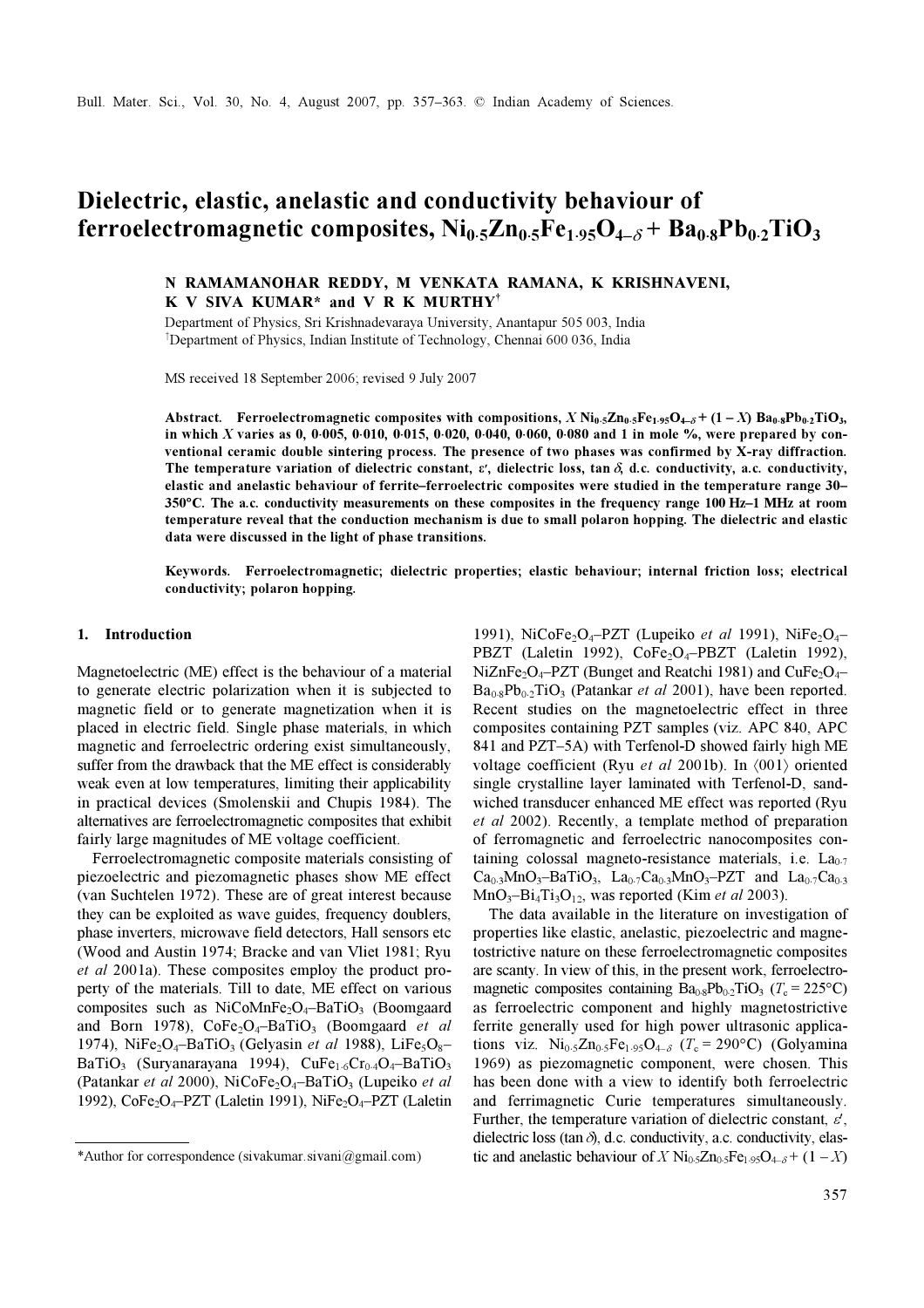$Ba_{0.8}Pb_{0.2}TiO_3$  (with  $X = 0$ , 0⋅005, 0⋅010, 0⋅015, 0⋅020, 0⋅040, 0⋅060, 0⋅080 and 1) ferrite–ferroelectric composites, has been studied and the results are reported. The results are discussed in the light of conduction mechanism and structural phase transitions in these composites.

### 2. Experimental

The ferrite phase  $(Ni<sub>0.5</sub>Zn<sub>0.5</sub>Fe<sub>1.95</sub>O<sub>4-δ</sub>)$  was prepared by using the analytical grade NiO,  $ZnO$  and  $Fe<sub>2</sub>O<sub>3</sub>$ . Stoichiometric amounts of these oxides were weighed and mixed thoroughly. These constituents were ball milled (Retsch PM-200, Germany) in acetone medium for 10 h, and calcined in a closed alumina crucible at 800°C for 2 h. After calcination, powders were ball-milled once again in acetone medium for 4 h and then dried.

The ferroelectric phase, BPT  $(Ba_{0.8}Pb_{0.2}TiO_3)$ , was prepared by using the analytical grade  $BaCO<sub>3</sub>$ , PbO and TiO<sub>2</sub> in stoichiometric proportion. These constituents were weighed and mixed thoroughly. The ball-milling in acetone medium was carried out for 10 h, and then calcined in a closed alumina crucible at 700°C for 2 h. After calcination, the powders were ball-milled once again in acetone medium and then dried. Both ferrite and ferroelectric green powders were sieved to obtain uniform particle size. The fine green powders thus obtained were employed for the preparation of the composites.

 Polycrystalline ferrite–ferroelectric composites with generic formula,  $X \text{Ni}_{0.5}Zn_{0.5}Fe_{1.95}O_{4-\delta} + (1 - X)$  Ba<sub>0⋅8</sub>  $Pb_{0.2}TiO_3$  (with  $X = 0$ , 0⋅005, 0⋅010, 0⋅015, 0⋅020, 0⋅040, 0⋅060, 0⋅080 and 1), were prepared by mixing them with 2% polyvinyl alcohol as binder and pressed into tablet shaped pellets of 1 cm diameter and 0⋅2 cm thickness, for electrical conductivity and dielectric measurements. For internal friction loss and elastic modulus measurements, the powders were pressed into bars of  $0.35 \times 0.35 \times 2$  cm using a hydraulic press. These bars and pellets were finally sintered at 1250°C for 2 h in a programmable furnace, under PbO and ZnO protected atmosphere and were cooled to room temperature at the rate of 80°C/h. The XRD patterns of the sample were obtained using a PW 1730 X-ray diffractometer with  $CuK_{\alpha}$  radiation.

 The electrodes required for the electrical measurements were applied on both faces of the samples by applying conducting silver paint (Du Pont). Dielectric measurements as a function of temperature on different samples were performed employing the pellets from 30–350°C using a computer controlled LCR meter (Model 3532-50, HIOKI, Japan). Capacitance and dielectric loss were measured as a function of frequency in the range 100 Hz– 1 MHz. The a.c. conductivity was evaluated from the dielectric data. The d.c. conductivity of these samples was measured in the temperature range 150–300°C using a two-probe method with a guard ring arrangement employing a million megohm-meter (Model RM 160 MK III

A, BPL, India) with an applied voltage of 5 V per mm under ambient atmosphere.

 The composite resonator technique (Schwartz 1977) with a few modifications (Komalamba et al 1997) was employed in the present work for the measurement of internal friction loss  $(Q^{-1})$  and longitudinal modulus (L) behaviour. By determining the resonant frequency,  $f_s$ , of the composite system and logarithmic decrement,  $\delta$ , the internal friction loss  $(Q^{-1})$  and the longitudinal modulus (L) were evaluated using the standard relations (Marx 1951; Schwartz 1977; Ramamanohar Reddy *et al* 2003).  $Q^{-1}$  and L data obtained in the present investigation were accurate to 5 and 2%, respectively.

 The x-cut quartz transducer used in the present investigation had a length of 2⋅001 cm, width of 3⋅32 mm, natural frequency, 142⋅387 kHz and mass of 0⋅6628 g. The electrode faces were painted with conducting silver paint. The composite oscillator was formed by cementing the quartz transducer to the specimen of identical cross-section. The adhesive used in the present work was a paste containing one part by weight of calcium carbonate and five parts by weight of sodium metasilicate in a small quantity of distilled water. The composite system worked satisfactorily after it was kept at room temperature for 24 h.

 In order to study the effect of temperature on internal friction loss and longitudinal modulus on the ferrite– ferroelectric composite specimens, the composite resonator system with the holder was placed at the centre of a tubular electric furnace. The details of the furnace and temperature controller assembly were described elsewhere (Komalamba et al 1997; Ramamanohar Reddy et al 2003). All the internal friction loss measurements were performed with a strain amplitude of  $10^{-6}$ , after the specimen had attained thermal equilibrium.

## 3. Results and discussion

Figures 1a–d depict X-ray diffractograms of pure ferroelectric, two typical composites with  $X = 0.020$  and  $0.080$ and pure ferrite, respectively. From the XRD patterns of the composites it is clear that both  $Ba<sub>0.8</sub>Pb<sub>0.2</sub>TiO<sub>3</sub>$  and  $Ni<sub>0.5</sub>Zn<sub>0.5</sub>Fe<sub>1.95</sub>O<sub>4-δ</sub> phases are present. All the peaks could$ be identified for both perovskite and spinel phases. It can be noticed from figures 1b and c that the intensity of peaks corresponding to ferrite phase are very low due to the low concentration of ferrite in the composites. Ferroelectric phase has a tetragonal structure with lattice constants,  $a = 3.9826$  Å and  $c = 4.0424$  Å and pure ferrite has a cubic spinel structure with lattice constant,  $a = 8.4181 \text{ Å}$ .

The compositional variation of d.c. conductivity,  $\sigma_{\text{de}}$ , dielectric constant,  $\varepsilon'$ , and dielectric loss, tan  $\delta$ , at room temperature is shown in figure 2. At low concentration of ferrite, the dielectric constant and d.c. conductivity increased while tan  $\delta$  decreased with increasing X up to  $\sim 0.01$  and thereafter all the parameters gradually de-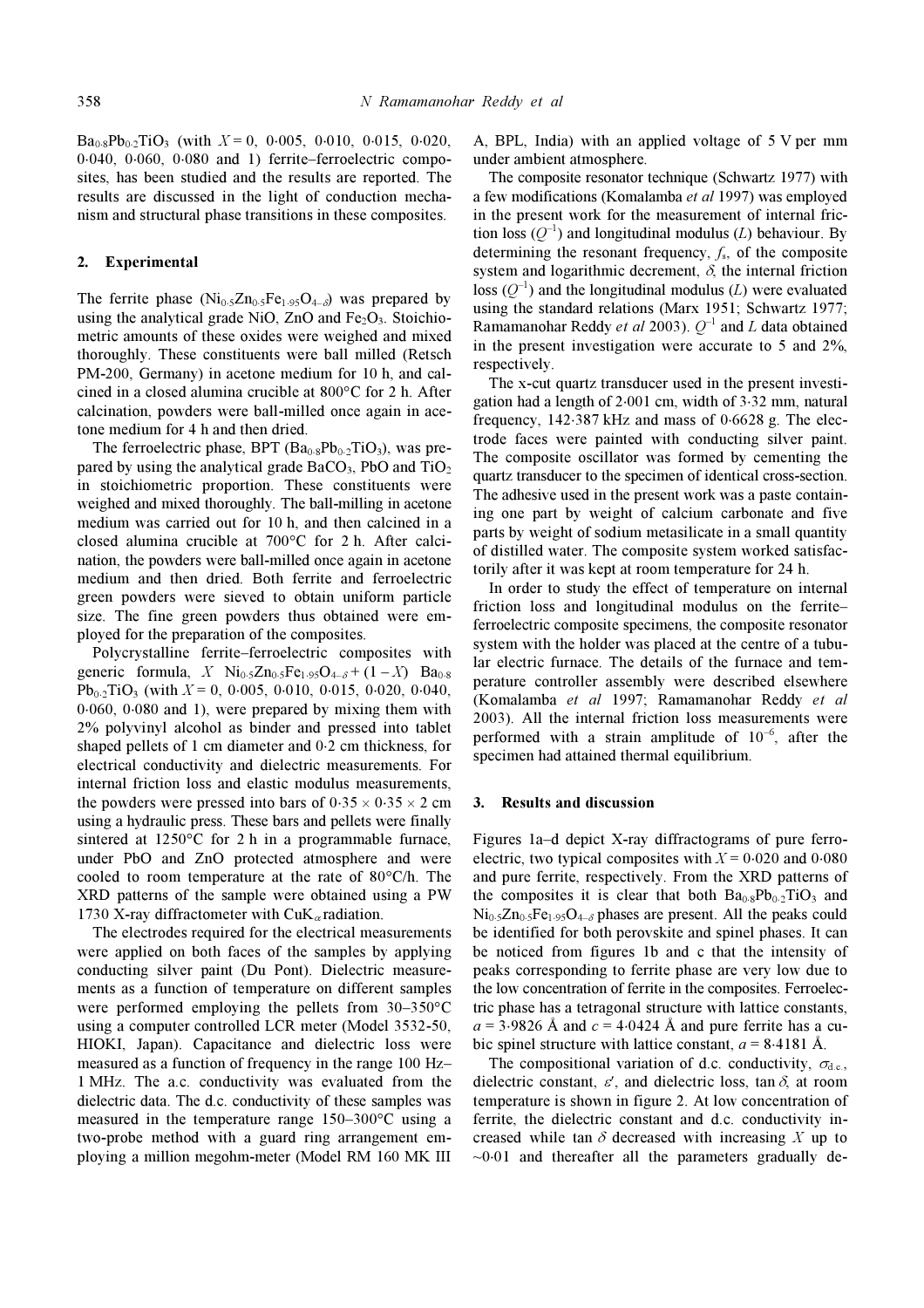

Figure 1. X-ray diffractograms of a. pure  $Ba_{0.8}Pb_{0.2}TiO_3$ , b.  $X = 0.020$ , c.  $X = 0.080$  and d. pure  $Ni_{0.5}Zn_{0.5}Fe_{1.95}O_{4-δ}$ .



Figure 2. Variation of a. d.c. conductivity, b. dielectric loss and c. dielectric constant of magnetoferroelectric composites with composition at room temperature.

creased with increasing  $X$ . A similar type of anomalous behaviour in dielectric measurements on barium titanate and nickel ferrite composites at low concentrations of

nickel ferrite was reported (Gelyasin and Laletin 1988). They attributed this to some sort of eutectic formation at low concentrations of nickel ferrite in the composite.

 The temperature variation of d.c. conductivity is shown in figure 3 and the values of activation energies ( $\Delta E_{\text{dc}}$ ) calculated are given in table 1. These plots are similar to those of doped ferroelectric materials (Prakash et al 1994). The plots indicate that the conductivity increases with increase in temperature suggesting a semiconductor behaviour. The temperature variation of conductivity in these composites studied in the present work conform to the Arrhenius law

$$
\sigma = \sigma_0 \exp(-\Delta E_{\rm d.c}/kT),\tag{1}
$$

where  $\Delta E_{\text{dc}}$  is the activation energy required for the hopping process. The magnitudes of the activation energies (table 1) are greater than 0⋅2 eV for the samples under study. This suggests that the conduction mechanism is due to hopping (Lalitha Sirdeshmukh et al 1998). Thermoelectric power measurements on similar composites (Patankar et al 2000) reveal that the conduction is due to polaron hopping.

 To study the mechanism of hopping, a.c. conductivity was measured at room temperature in the frequency range 100 Hz–1 MHz. The conductivity is observed to increase with frequency for all the composites studied in this work. In figure 4, the variation of  $log(\sigma_{\varphi} - \sigma_{\rm dc})$  with  $\log \omega^2$  is shown. In large polaron model, a.c. conductivity decreases with frequency, while in small polaron hopping mechanism, the conductivity increases with frequency (Austin and Mott 1969). An examination of figure 4 indi-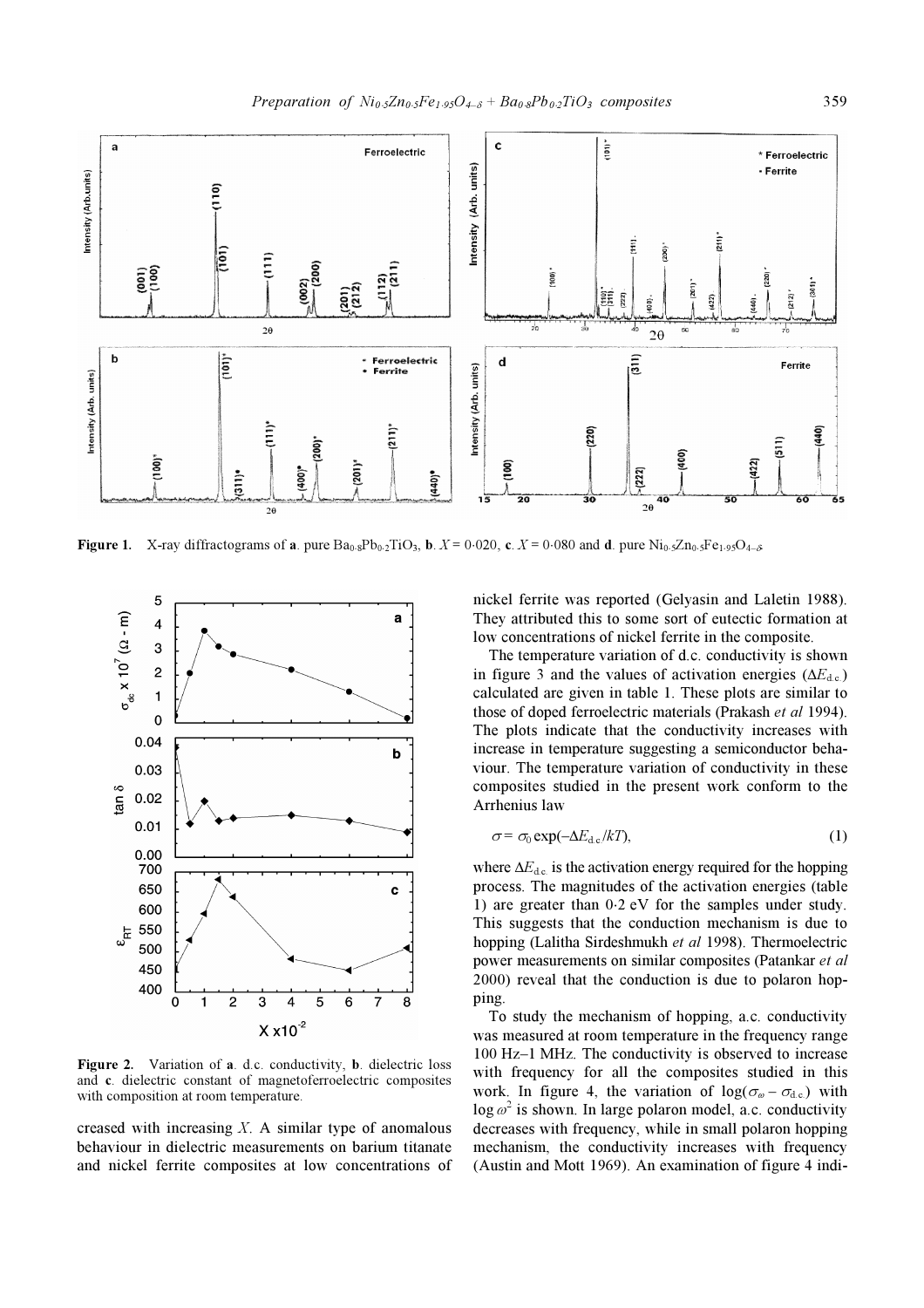|                  | 100 kHz data        |                             |            |       |              | $\sigma_{\text{d.c.}} \times 10^{-7}$ ( $\Omega$ -m) |                                     |
|------------------|---------------------|-----------------------------|------------|-------|--------------|------------------------------------------------------|-------------------------------------|
| Composition, $x$ | $\varepsilon'_{RT}$ | $\varepsilon'_{\text{max}}$ | $T_c$ (°C) | S     | $\mathcal V$ | $\sigma_{\rm d.c. RT}$                               | $\Delta E_{\text{d.c.}}(\text{eV})$ |
| 0.000            | 458                 | 4010                        | 225        | 0.975 | 1.386        | 0.30                                                 | 0.375                               |
| 0.005            | 553                 | 1447                        | 200        | 0.994 | 1.353        | 2.08                                                 | 0.315                               |
| 0.010            | 534                 | 1655                        | 180        | 0.995 | 1.467        | 3.85                                                 | 0.290                               |
| 0.015            | 681                 | 1958                        | 170        | 0.995 | 1.726        | 2.89                                                 | 0.428                               |
| 0.020            | 638                 | 1402                        | 160        | 0.808 | 1.772        | 2.87                                                 | 0.363                               |
| 0.040            | 466                 | 805                         | 145        | 0.994 | 1.738        | 2.86                                                 | 0.329                               |
| 0.060            | 454                 | 748                         | 135        | 0.989 | 1.733        | 1.50                                                 | 0.334                               |
| 0.080            | 575                 | 863                         | 125        | 0.980 | 1.762        | 0.20                                                 | 0.365                               |

**Table 1.** The  $\varepsilon'_{RT}$ ,  $\varepsilon'_{max}$ ,  $T_c$ ,  $s$ ,  $\gamma$ ,  $\sigma_{d.c.RT}$  and  $\Delta E_{d.c.}$  of the composites with composition of ferrite.



Figure 3. Variation of log  $\sigma_{d.c.}$  with  $10^3/T$  in the composites.



**Figure 4.** Variation of log ( $\sigma_{\omega} - \sigma_{d.c.}$ ) vs log  $\omega^2$  in the composites

cates a perfect linear behaviour between log ( $\sigma_{\varphi} - \sigma_{\rm dc}$ ) and  $\log \omega^2$  indicating that the conduction mechanism in these composites is due to small polaron hopping.

The variation of dielectric constant,  $\varepsilon'$  and dielectric loss, tan  $\delta$ , in the temperature range 30–350°C at 100 kHz is presented in figures 5 and 6, respectively for all the samples studied in the present work. In the case of pure  $Ba<sub>0.8</sub>Pb<sub>0.2</sub>TiO<sub>3</sub>$ , the ferroelectric–non-ferroelectric phase transition is sharp and is noticed at 225°C (Nomura and Sawada 1951; Shirane and Suzuki 1951). It is clear from figure 5 that as the ferrite component in the composite is increased, the Curie temperature transition becomes broader and shifts to lower temperature side. The diffusivity of the peak is estimated using the following expression

$$
\varepsilon^{-1} = \varepsilon^{-1}_{\text{max}} + A'(T - T_c)^{\gamma},\tag{2}
$$

where  $\gamma$  is the diffusivity parameter, a measure of broadness in diffuse phase transition which varies between  $\gamma = 1$ for normal Curie Weiss law and  $\gamma = 2$  for typical diffuse transition type (Kuwata et al 1982; Alemany et al 1984) and A′ is a constant. The diffusivity parameter is given in table 1. An examination of data shown in table 1 indicates that the diffusivity parameter,  $\gamma > 1$ . The a.c. conductivity data obtained in this work on ferroelectromagnetic composites is found to obey the relation

$$
\sigma_{\text{a.c.}} = A \omega^s,\tag{3}
$$

where  $A$  is a constant. The magnitude of exponent, s, is evaluated for all the composites and are presented in table 1. It tends to unity in all the composites studied in the frequency range 100 Hz–1 MHz, indicating a linear dependence of a.c. conductivity on  $\omega$  (Prakash et al 1994). Figure 6 shows the dielectric loss vs temperature curves for various values of  $X$  and they show diffusivity indicating diffused phase transition.

 The longitudinal modulus, L, and the internal friction loss,  $Q^{-1}$  vs temperature from 30–350°C for some selected samples of X Ni<sub>0⋅5</sub>Zn<sub>0⋅5</sub>Fe<sub>1⋅95</sub>O<sub>4→6</sub> + (1 – X) Ba<sub>0⋅8</sub>Pb<sub>0⋅2</sub>TiO<sub>3</sub> (where  $X = 0, 0.005, 0.010, 0.015, 0.020$  and 1) studied in the present work are presented in figure 7. An examination of the data presented in figure 7 (i.e. both L and  $Q^{-1}$  data)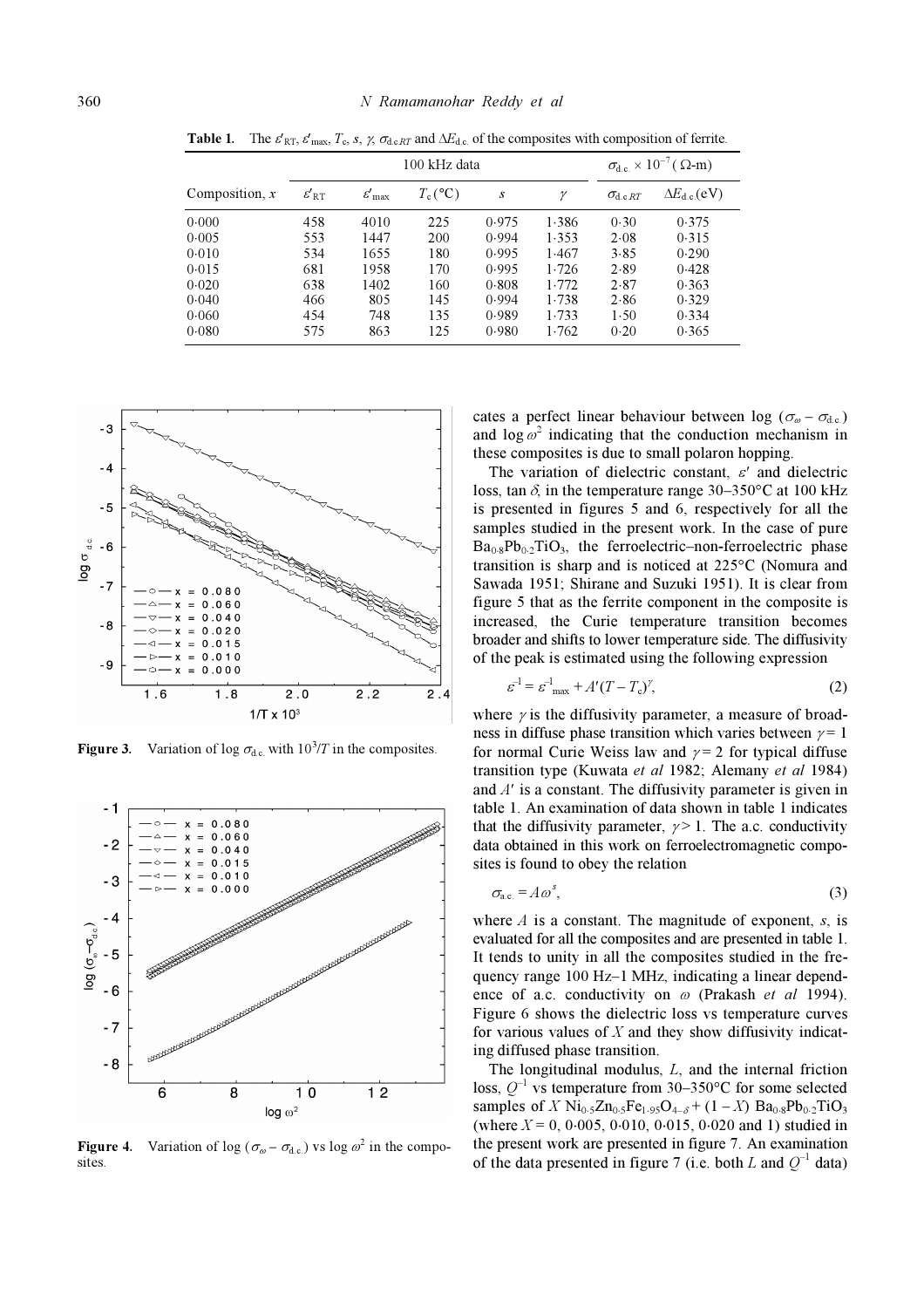

Figure 5. Temperature variation of dielectric constant  $\varepsilon'$  of a. pure BPT, b.  $X = 0.005$ , c.  $X = 0.010$ , d.  $X = 0.015$ , e.  $X = 0.020$ , **f**.  $\overline{X} = 0.040$ , **g**.  $\overline{X} = 0.060$  and **h**.  $\overline{X} = 0.080$ .



**Figure 6.** Variation of dielectric loss, tan  $\delta$ , with temperature in the composites.

indicates that there is a systematic variation of longitudinal modulus and internal friction loss as a function of temperature as the ferrite composition is increased in the composites. In pure  $Ba<sub>0.8</sub>Pb<sub>0.2</sub>TiO<sub>3</sub>$ , the ferroelectric–nonferroelectric phase transition at 225°C, can be very clearly seen as a sharp minimum in the longitudinal modulus vs temperature. This type of anomalous behaviour in the modulus was reported in PZT and PCT (Jamenez and Vincent 1998) samples near the phase transition temperature. As the ferrite component in the composite is increased, this minimum shifted to low temperature side. The shift in the minimum to low temperature side is found to be linear with ferrite content in these composites. In the case of pure ferrite, i.e.  $Ni<sub>0.5</sub>Zn<sub>0.5</sub>Fe<sub>1.95</sub>O<sub>4-δ</sub>$  no anomalous behaviour was noticed in the longitudinal modulus vs temperature. Moreover, the longitudinal modulus is found to be almost independent of temperature within the temperature range studied in the present work. Internal friction loss  $(Q^{-1})$  measurements (figure 6) also exhibit a systematic variation with temperature in the composites studied in the present work. Corresponding to the ferroelectric Curie temperature, sharp peaks are exhibited by these samples, in the temperature variation of anelastic behaviour except in pure ferrite sample. In the case of pure ferrite, i.e.  $Ni<sub>0.5</sub>Zn<sub>0.5</sub>Fe<sub>1.95</sub>O<sub>4-δ</sub>$ , there ought to have been a transition present at 290°C due to ferromagnetic–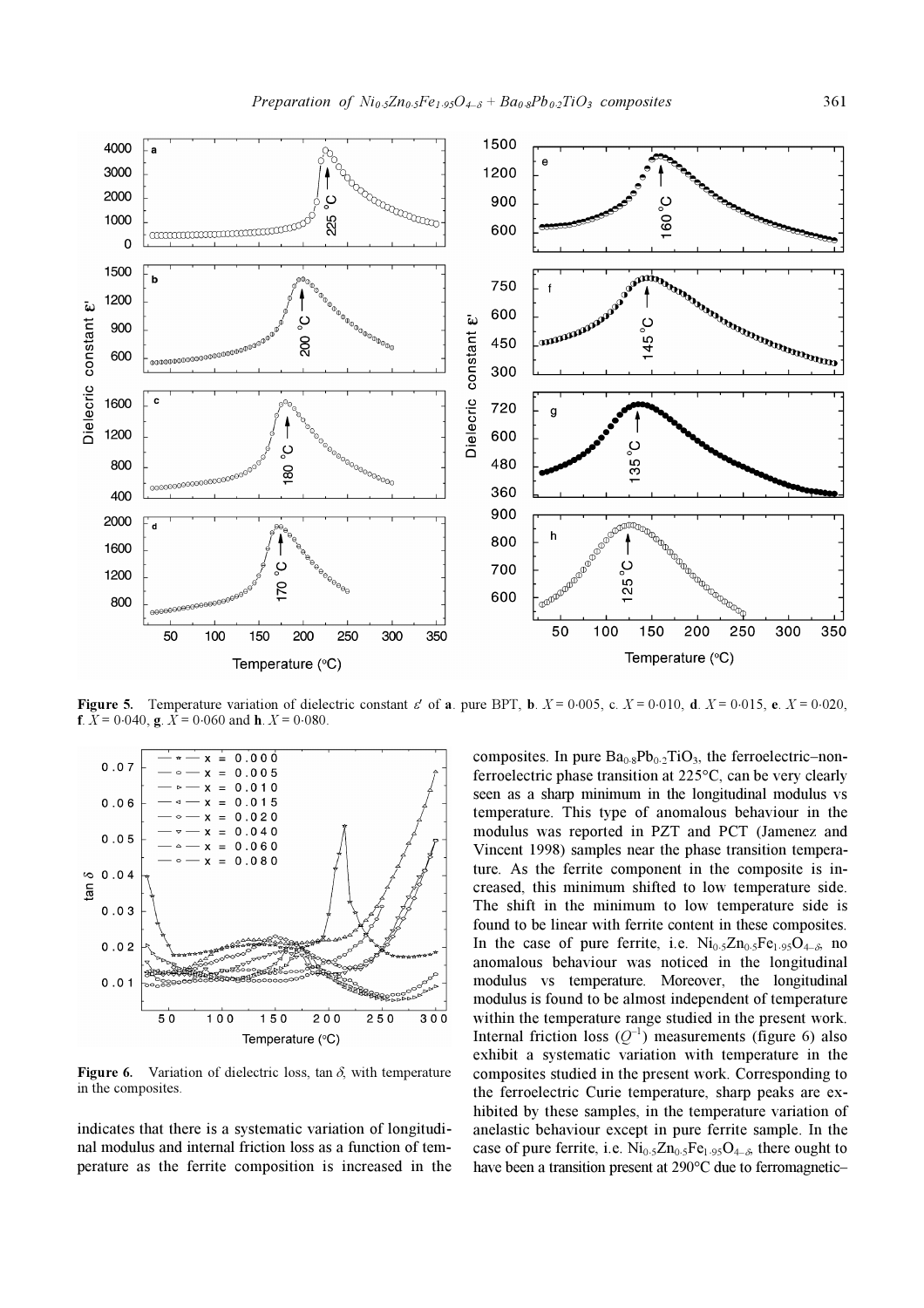

**Figure 7.** Temperature variation of elastic modulus (L) and internal friction loss ( $Q^{-1}$ ) of magnetoferroelectric composites with  $X = 0.000, X = 0.005, X = 0.010, X = 0.015, X = 0.020$  and  $X = 1.000$ .

paramagnetic Curie transition. However, in the present work, no anomalous behaviour could be noticed (figure 7) in the longitudinal modulus or internal friction loss behaviour with temperature.

 In the absence of any phase transition, generally in solids, the elastic modulus decreases with increase in temperature. However, in the present investigation, the composites contain both ferroelectric and ferrimagnetic phases. Moreover, in the temperature range studied i.e. 30–350°C, the pure ferroelectric component,  $Ba_{0.8}Pb_{0.2}TiO_3$ , transforms from ferroelectric to non-ferroelectric phase at 225°C. Hence, there should be anomalous behaviour near the phase transition. In the present work, in the temperature variation of longitudinal modulus, L, this behaviour is depicted. The stress induced relaxation peaks observed in the temperature variation of internal friction loss,  $Q^{-1}$ , in the pure ferroelectric and its composites also confirm this phase transition. The Curie temperature is found to be linearly decreasing with increasing ferrite component in the composites as mentioned earlier. Even though there is only mechanical contact between the ferroelectric and ferrite phases, the effect of  $Ni<sub>0.5</sub>Zn<sub>0.5</sub>Fe<sub>1.95</sub>O<sub>4-δ</sub> phase on Ba<sub>0.8</sub>Pb<sub>0.2</sub>$  $TiO<sub>3</sub>$  phase in the composites is to shift the Curie temperature drastically to lower temperature side. However, the lowering of Curie temperature in the case of composites containing  $Ni_{0.93}Co_{0.02}Mn_{0.05}Fe_{1.95}O_{4-\delta} + Ba_{0.8}Pb_{0.2}TiO_3$